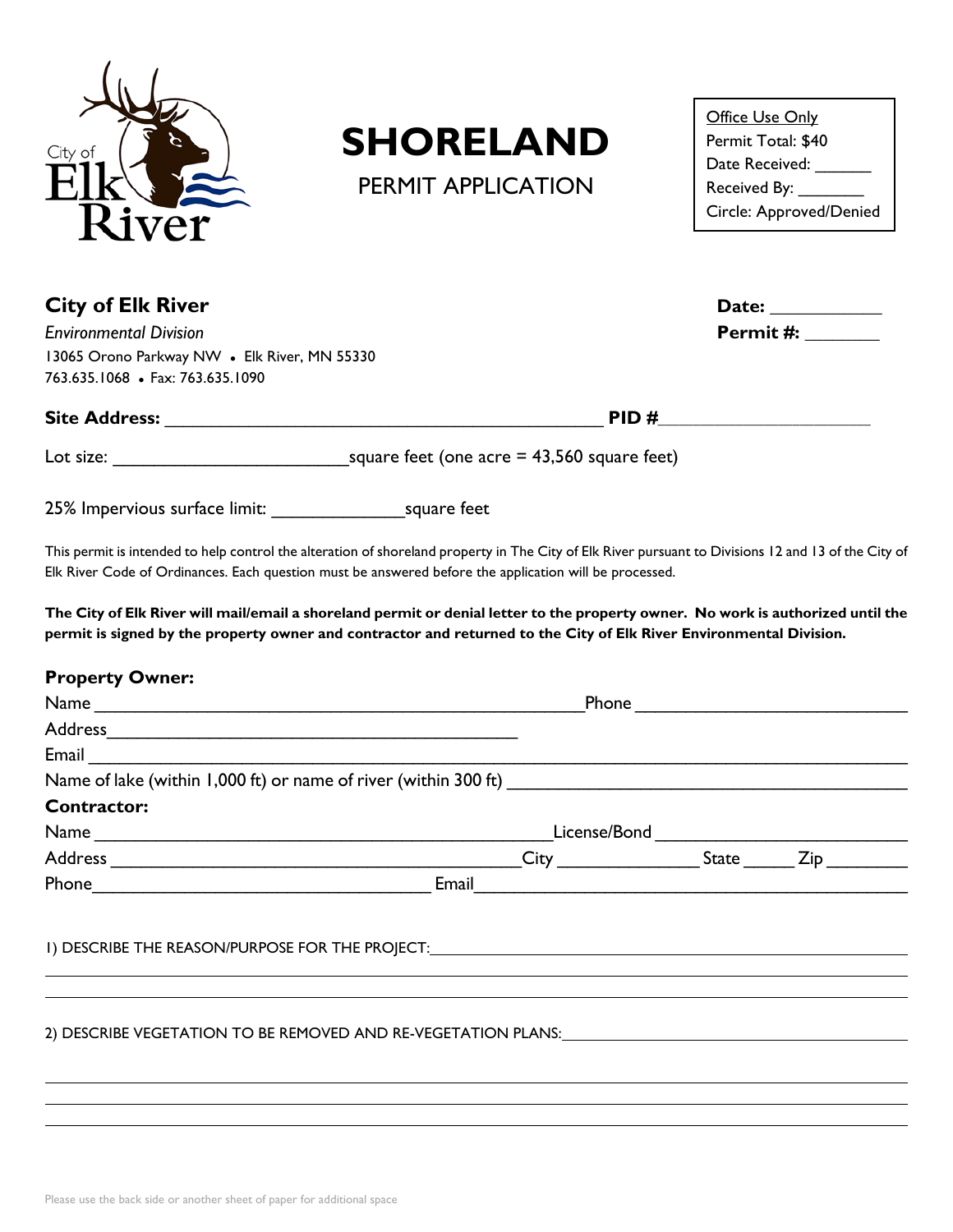| 3) DESCRIBE EROSION CONTROL PLANS: |  |
|------------------------------------|--|
|                                    |  |

 $\overline{a}$ 

| 4) | WILL YOUR PROJECT INVOLVE GRADING, EXCAVATING OR FILLING OF SOILS?<br>YES□<br>NO <sub>1</sub>                                                                                                                                                                 |
|----|---------------------------------------------------------------------------------------------------------------------------------------------------------------------------------------------------------------------------------------------------------------|
|    | Total excavated: ____________cubic yards (yd <sup>3</sup> )<br>Total fill: $y d^3$<br>Total material moved: $\frac{1}{2}$ yd <sup>3</sup>                                                                                                                     |
| 5) | NO <sub>1</sub><br>WILL YOU BE CONSTRUCTING OR ALTERING A STRUCTURE (boat house, gazebo, deck, stairs, other)? YES□<br>If YES, specify structure(s) and submit plans showing setbacks, height, design                                                         |
| 6) | NO <sub>1</sub><br>WILL YOU ALTER ANY AREAS LOCATED IN OR NEAR A WETLAND?<br>YES□<br>If YES, verify with the Environmental Division that you are in compliance                                                                                                |
| 7) | WILL YOUR PROJECT BE LOCATED WITHIN A FLOODPLAIN?<br>$YES\square$<br>NO <sub>1</sub><br>If YES, verify with the Environmental Division that you are in compliance                                                                                             |
| 8) | WILL YOUR PROJECT AFFECT THE DRAINAGE FROM OR RUNOFF TO NEIGHBORING PROPERTIES?<br>NO <sub>1</sub><br>$YES\Box$                                                                                                                                               |
| 9) | HAVE YOU SUBMITTED DETAILED DRAWINGS OF THE PROJECT, including (at least) vegetation to be removed YES <sup>[1]</sup><br>NO <sub>1</sub><br>and planted, erosion control, setbacks, lot size, project dimensions, and a cross-section drawing showing slopes? |
|    | This is an application for a permit – It is not valid until processed                                                                                                                                                                                         |

I certify by my signature below that the information I have provided in this application is true and correct to the best of my knowledge. **I understand that by applying for this permit, I grant the City of Elk River authority access to the property for inspection of the property before and after the alteration takes place.** I also understand that if I knowingly have provided any false information, I may be subject to penalties enforceable by law.

\_\_\_\_\_\_\_\_\_\_\_\_\_\_\_\_\_\_\_\_\_\_\_\_\_\_\_\_\_\_\_\_\_\_\_\_\_\_\_\_\_ \_\_\_\_\_\_\_\_\_\_\_\_\_\_\_\_\_\_\_\_\_\_\_\_\_\_\_\_\_\_\_\_\_\_\_\_\_\_\_\_\_\_\_\_\_

Landowner Date Contractor Date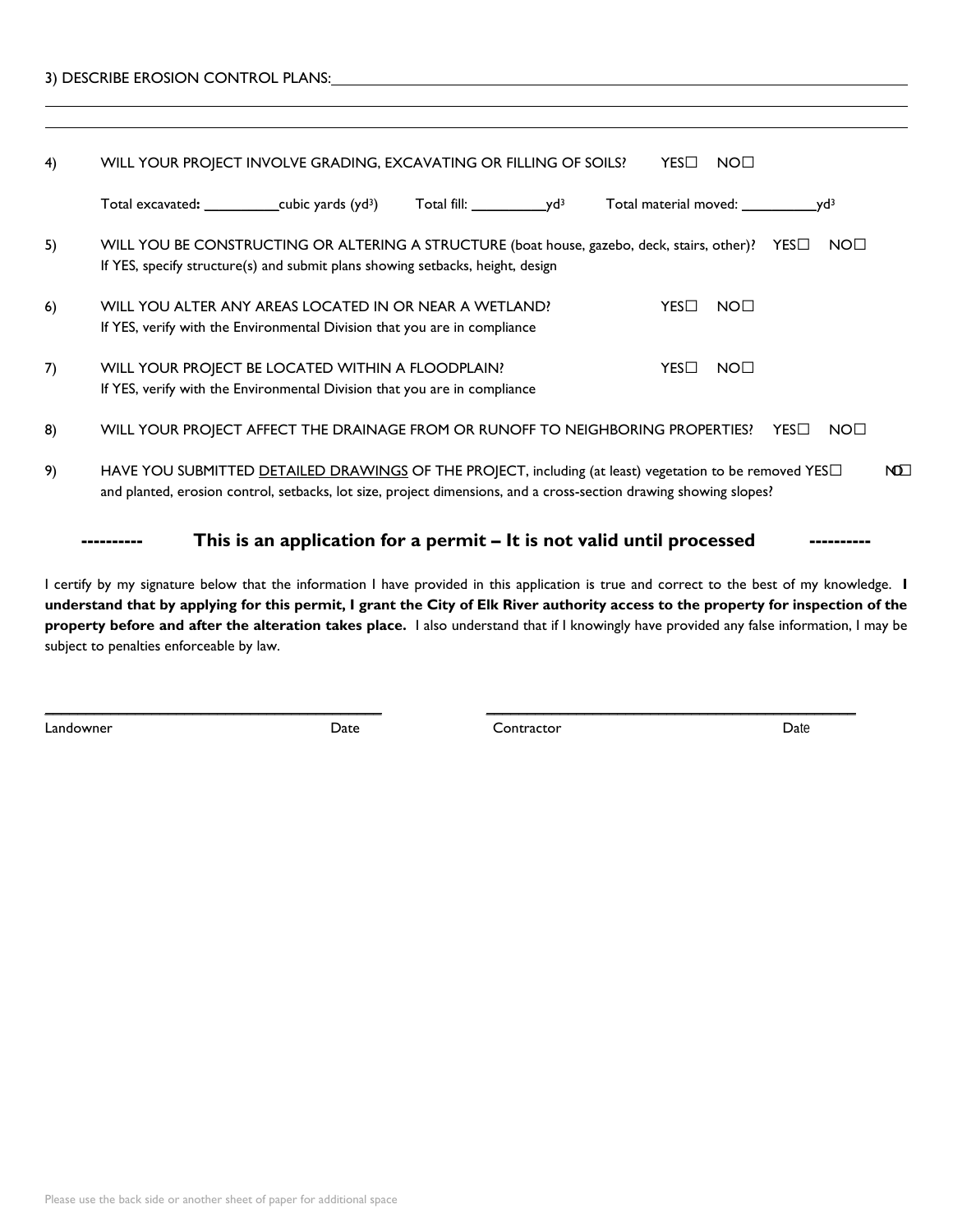

## **Shoreland Permit Review**

## **Application Requirements**

The city requires two (2) copies of all required drawings. Electronic copies are also accepted. All required information must be submitted by the application date in order for an application to be considered complete. Incomplete applications will not be accepted/processed in accordance with MN Statutes Chapter 15.99

Drawings shall be folded; rolled drawings will not be accepted.

Each of following applicable requirements (unless waived by staff) shall be submitted:

- 1. Application Fee (check or cash) \$40.00
- 2. One typewritten narrative shall be submitted. An electronic format is acceptable.  $\Box$
- $\Box$ 3. Survey which includes
- Location of all trees greater than 4" DBH and any Diseased (impacted only)  $\Box$
- $\Box$ Flood Plain
- $\Box$ Ordinary High Water Line
- $\Box$ **Bluff Impact Zone**
- $\Box$ Square footage of Impermeable Surface
- $\Box$ Slope of Shoreland
- 5. Landscape Plan  $\Box$
- G. Utility Plan

Print Name:

- $\Box$ 7. Grading/Drainage Plan
- $\Box$ 8. Drainage Calculations
	- The grading/drainage plan must be reflective of the final plan, including any revisions  $\circ$ required by the Technical Evaluation Panel, if appropriate.
- 9. Erosion and Sediment Control Plan  $\Box$
- $\Box$ 10. If applicable, Building Elevations, including one (1) color rendering
- o For townhome projects, calculations of material by elevation must be included.
- 11. If applicable, Floor Plans
- 12. If applicable, Wetland Delineation (if wetlands are present)
- 13. If applicable, Wetland Mitigation Plan (if wetlands are impacted)  $\Box$ 
	- The wetland delineation and mitigation must be reviewed by the Technical Evaluation Panel  $\circ$ and revisions made prior to review by the Planning Commission.
- 14. If applicable, EAW/EIS Requirements  $\Box$ 
	- The EAW/EIS process must be in concert with any application process. The Planning  $\circ$ Commission must comment on an EAW/EIS along with an application.
- 15. All submitted hard copy graphics (no larger than 11" x 17") shall also be provided in a .pdf  $\Box$ format at least at 300 dpi.
- 16. All other information as determined by City Staff  $\Box$

| Applicant Signature: |  |  |  |  | $\mathcal{Q}$ ate: |  |
|----------------------|--|--|--|--|--------------------|--|
|                      |  |  |  |  |                    |  |

N:\Departments\Community Development\Environmental\Water Resources\Shoreland\Permits\Shoreland Permit Review.docx12/8/2014 Last Modified